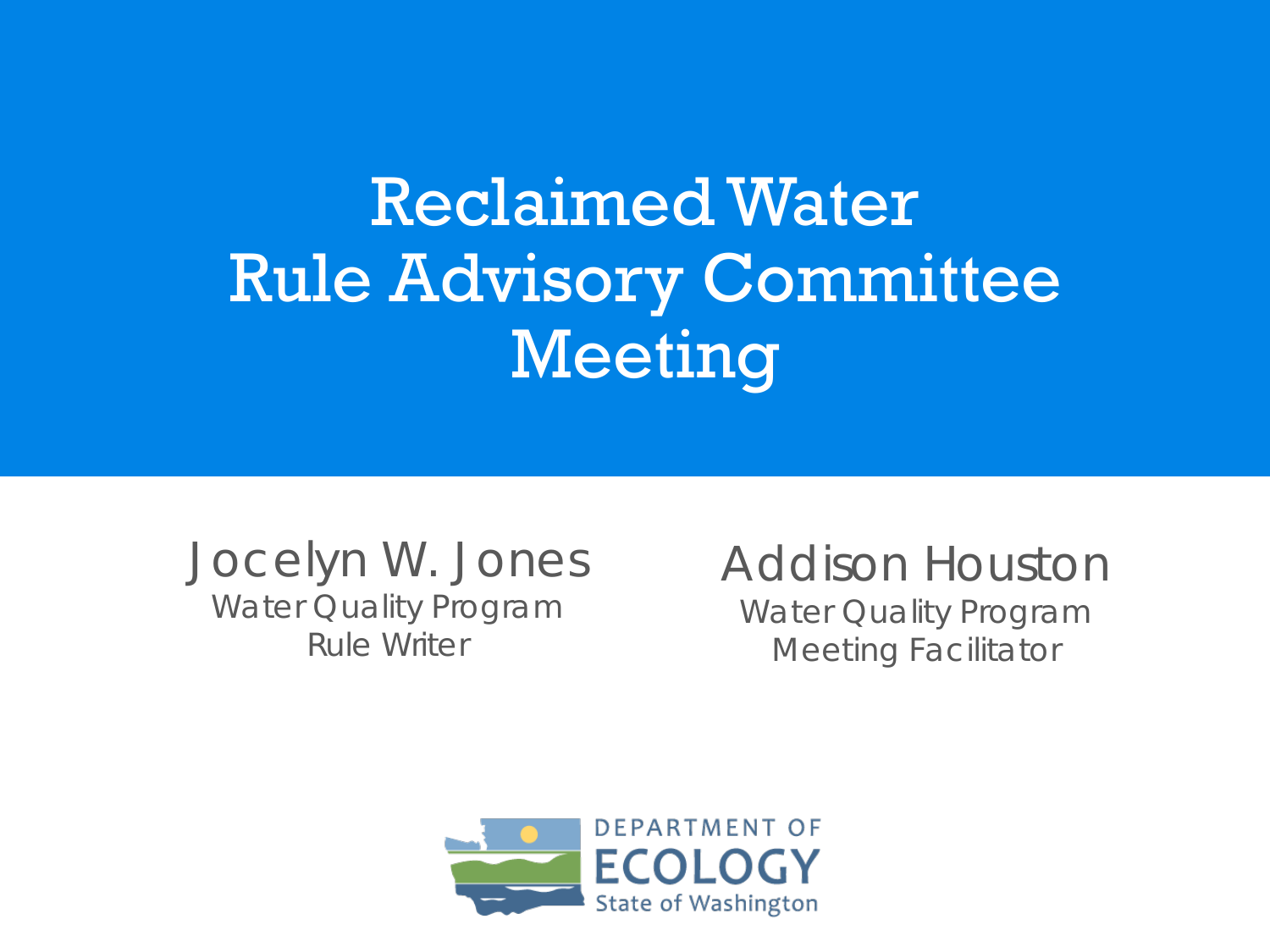Welcome back Reclaimed Water Rule Advisory **Committee** Members

> Thank you for your continued participation!



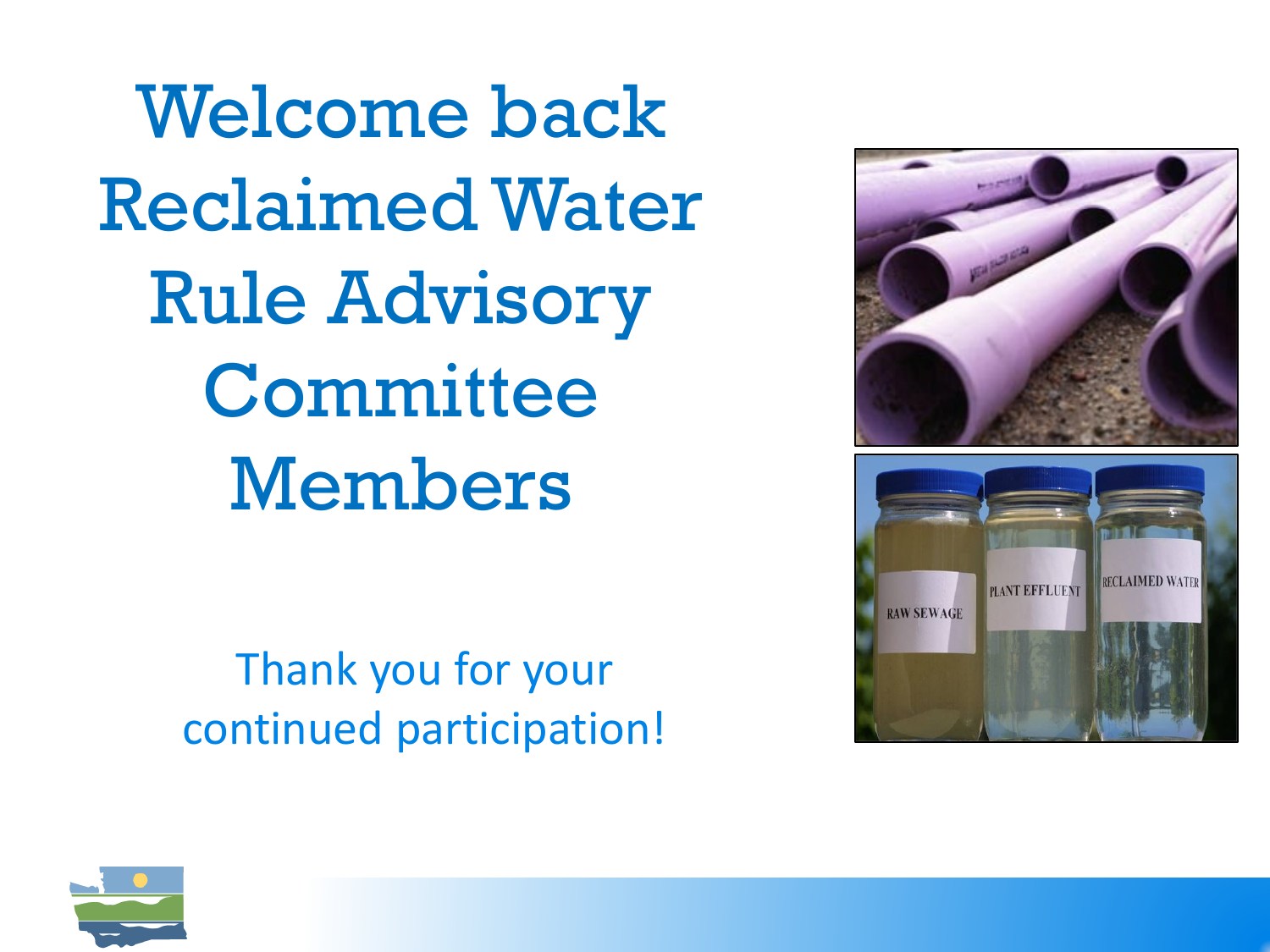### Agenda

| 10:00 a.m. -   | Welcome and Introductions                        | All           |
|----------------|--------------------------------------------------|---------------|
| $10:30$ a.m.   |                                                  |               |
|                |                                                  |               |
| $10:30$ a.m. - | Overview:                                        | Jocelyn Jones |
| $10:45$ a.m.   | Rule objectives and rule language reorganization |               |
|                |                                                  |               |
| $10:45$ a.m. - | Topic discussion:                                | Ann Wessel    |
| $11:15$ a.m.   | Impairment                                       |               |
|                |                                                  |               |
| $11:15$ a.m. - | <b>Break:</b>                                    | All           |
| $11:30$ a.m.   | Coffee and light refreshments are available.     |               |
|                |                                                  |               |
| $11:30$ a.m. - | Topic discussion:                                | Jocelyn Jones |
| 12:30 p.m.     | Performance standards and use-based              | Doug Howie    |
|                | requirements                                     |               |

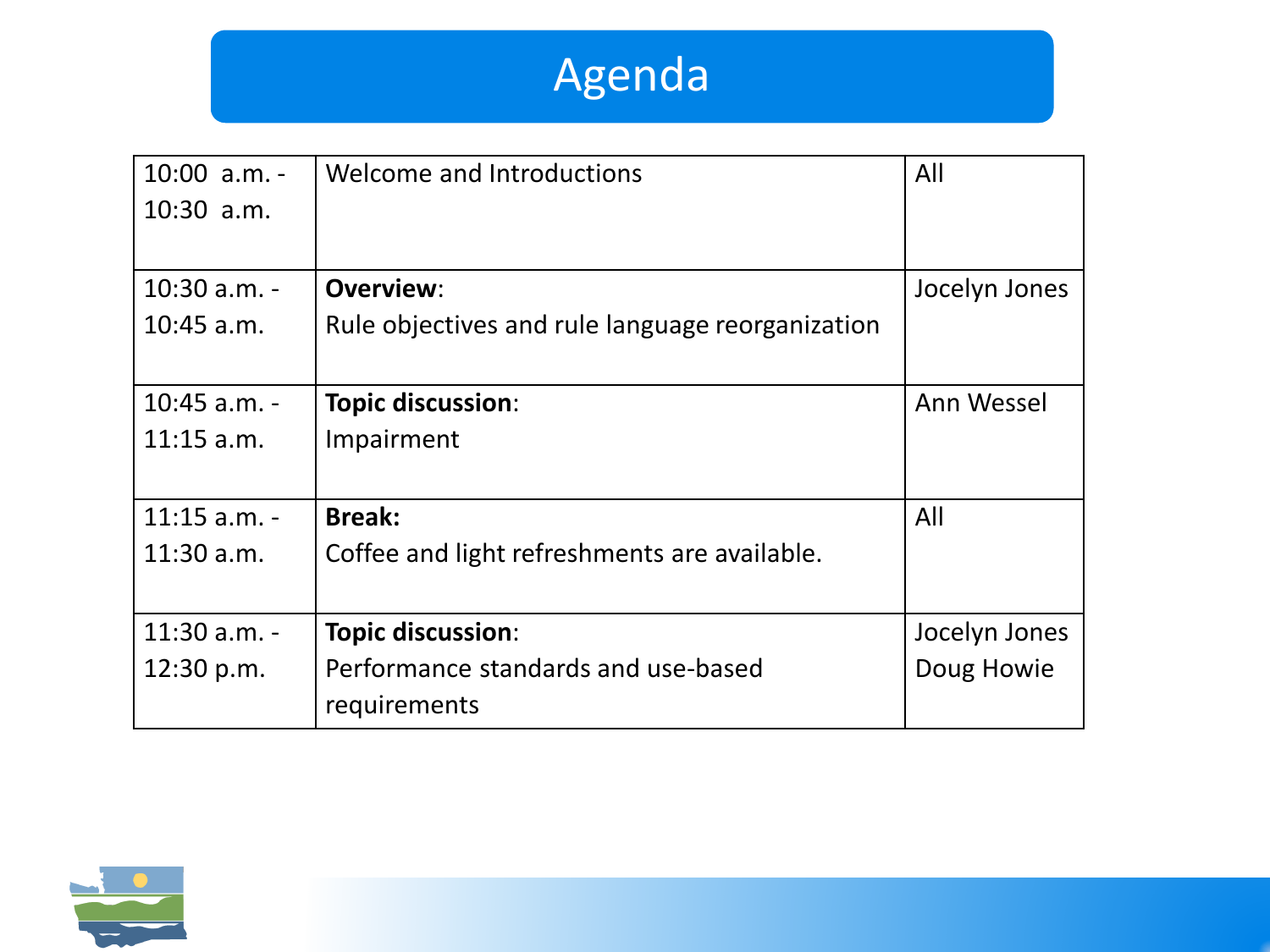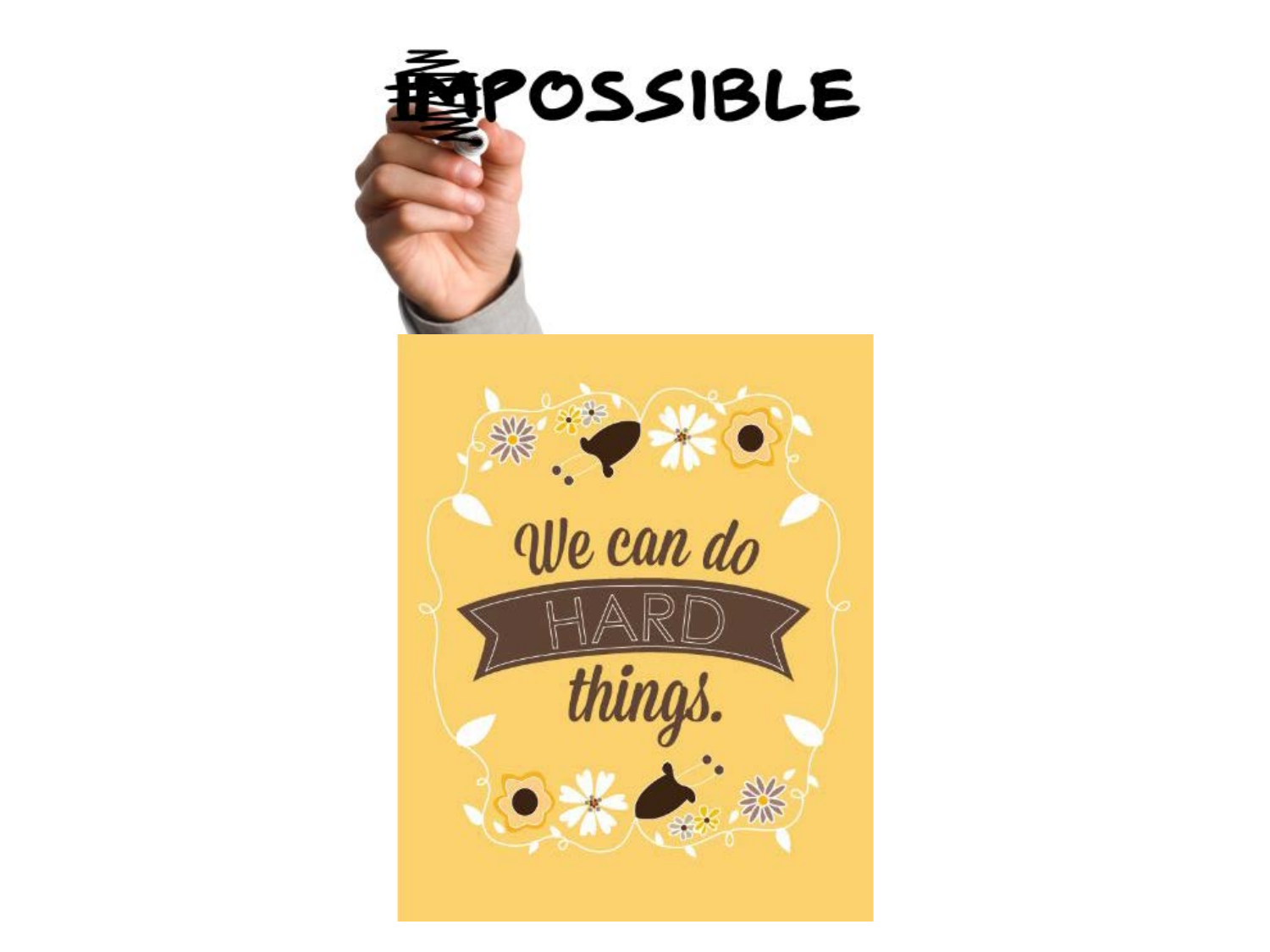**Provide a clear regulatory framework**

Clear roles and responsibilities.

Clear, planning, permitting, compliance, and reporting requirements.

Scientifically and legally sound standards that protect human health and the environment.

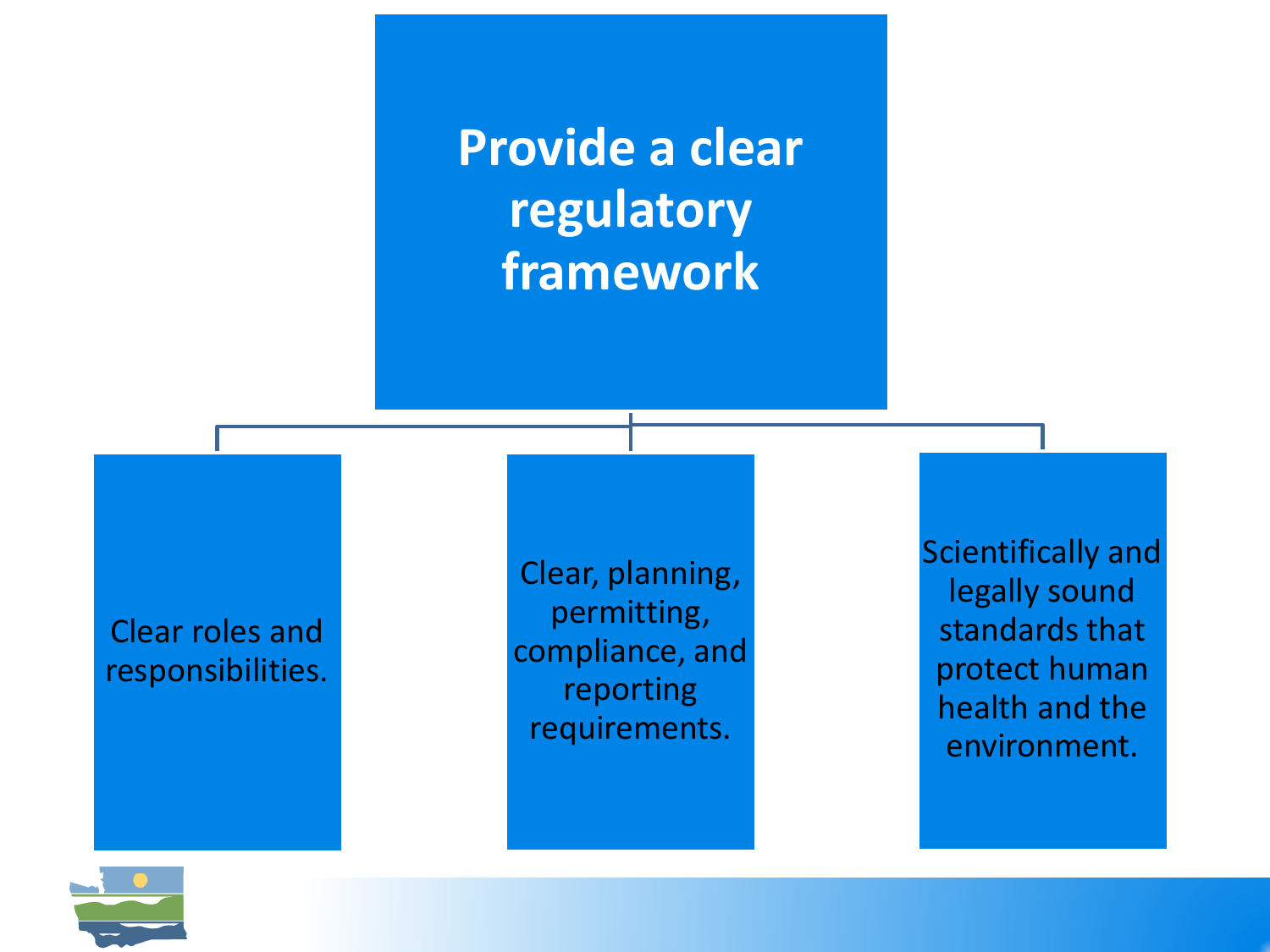Establish bright line for lead agency designation.

#### Clear roles and responsibilities.

Streamline agency designation, roles and responsibility in rule language.

Establish coordinated approach to reviewing and issuing necessary permits.

Keep only the rule language necessary.

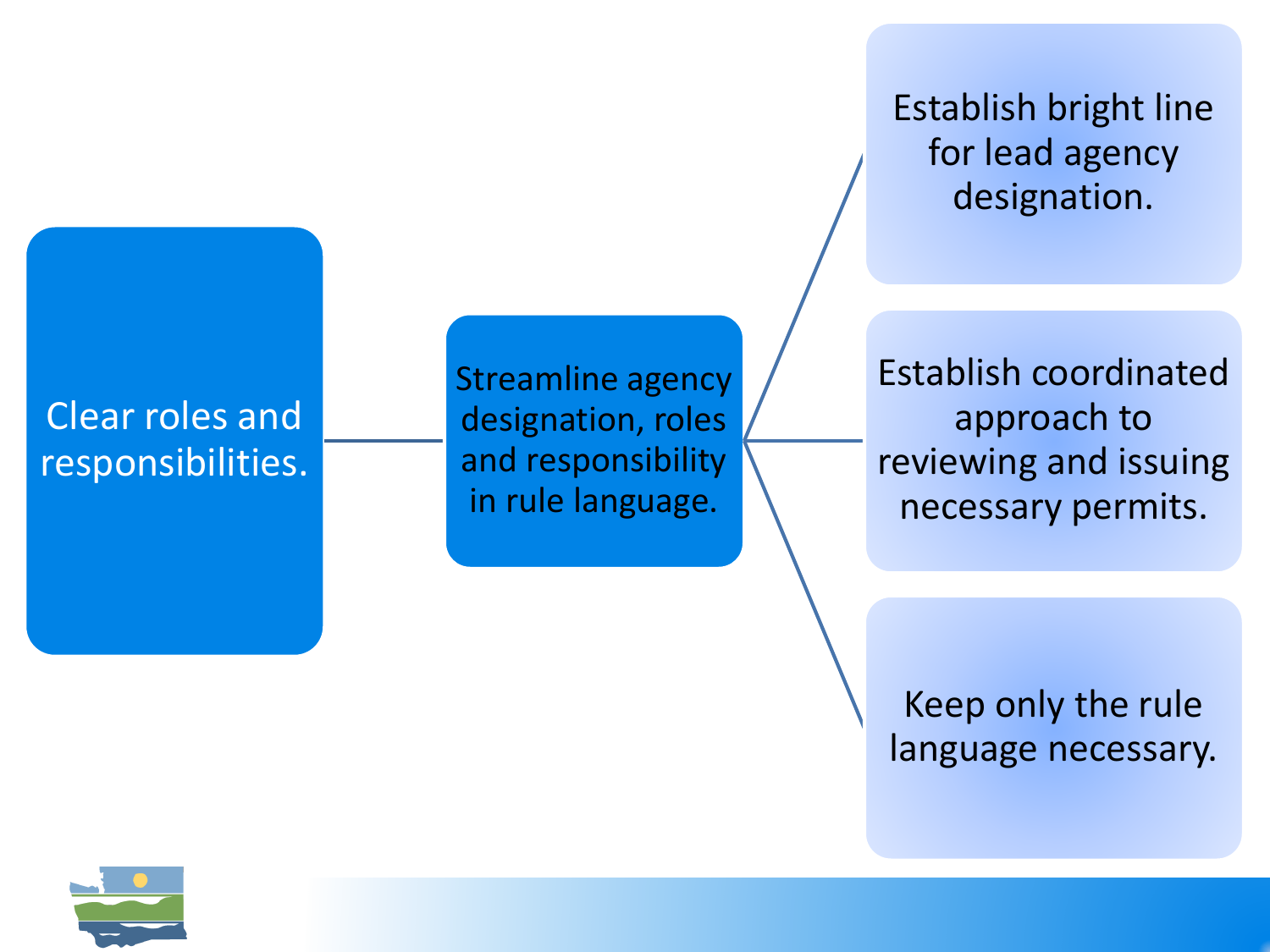Clear, predictable, compliance, planning, permitting, and reporting requirements.

Consolidated planning, reporting, and permitting requirements.

Predictable permitting process.

Reference relevant standalone compliance obligation WACs sections.

Provide additional details in orange and purple books.

Provide clarity on RW permit relationship to other Ecology and Health permits.

Allows for certain, already permitted uses to be added —w/out requiring permit modifications.

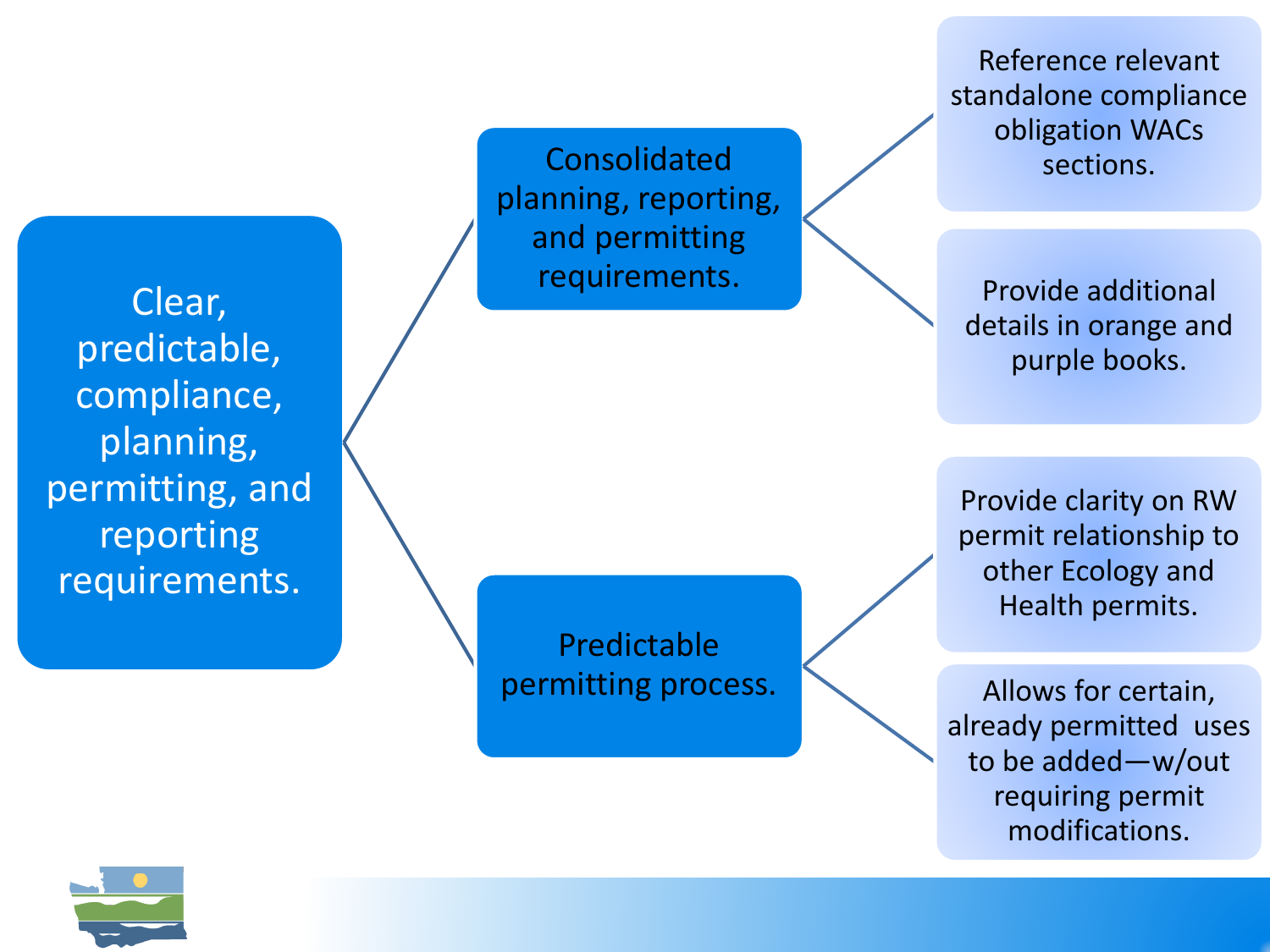Scientifically and legally sound standards and practices that protect human health and the environment.

Meets both Health and Ecology legal obligations to protect human health and the environment.

**Clearly** communicated.

> Allows for advances in treatment technology.

Allow for new uses, including Direct Potable Reuse.

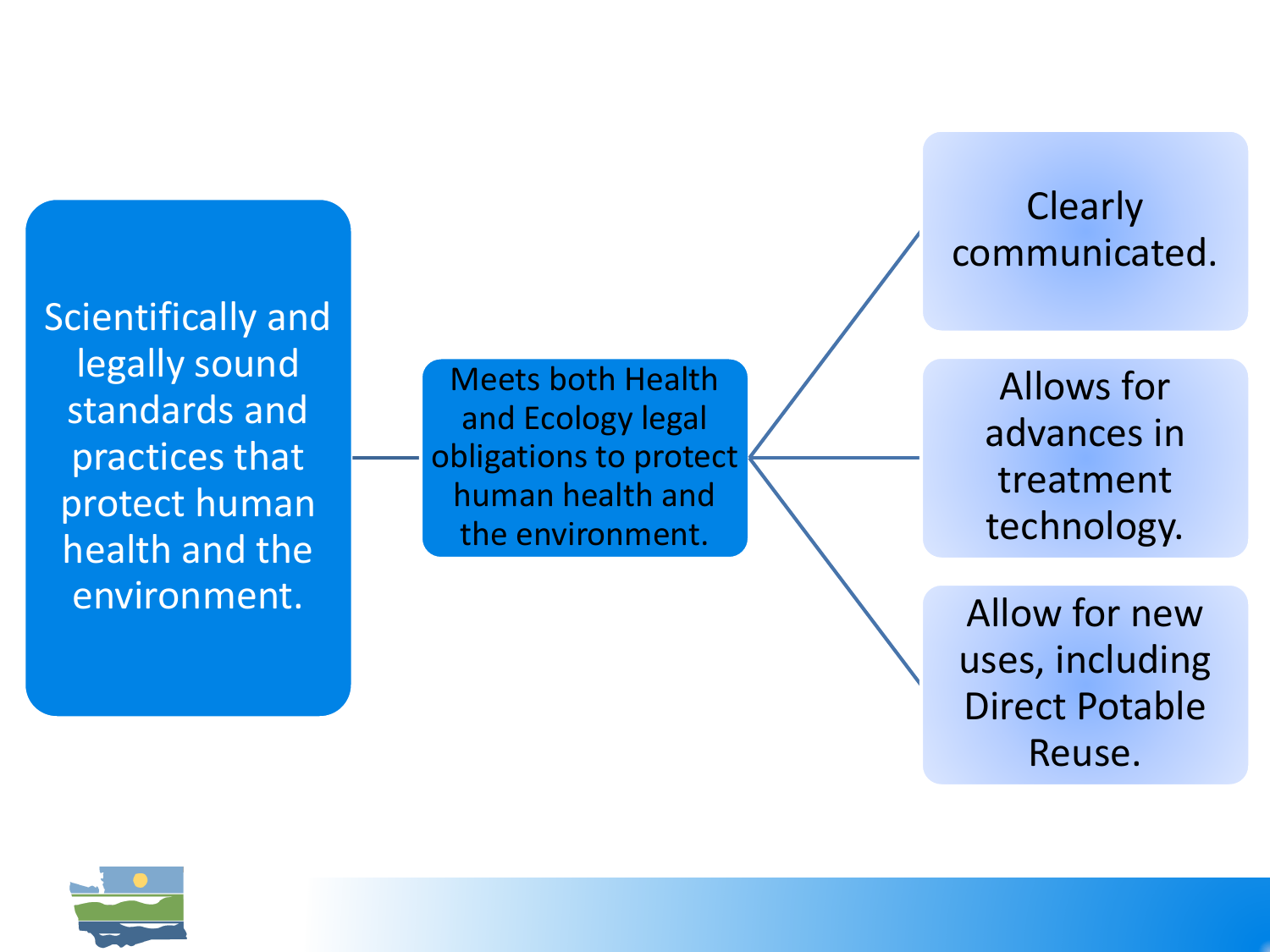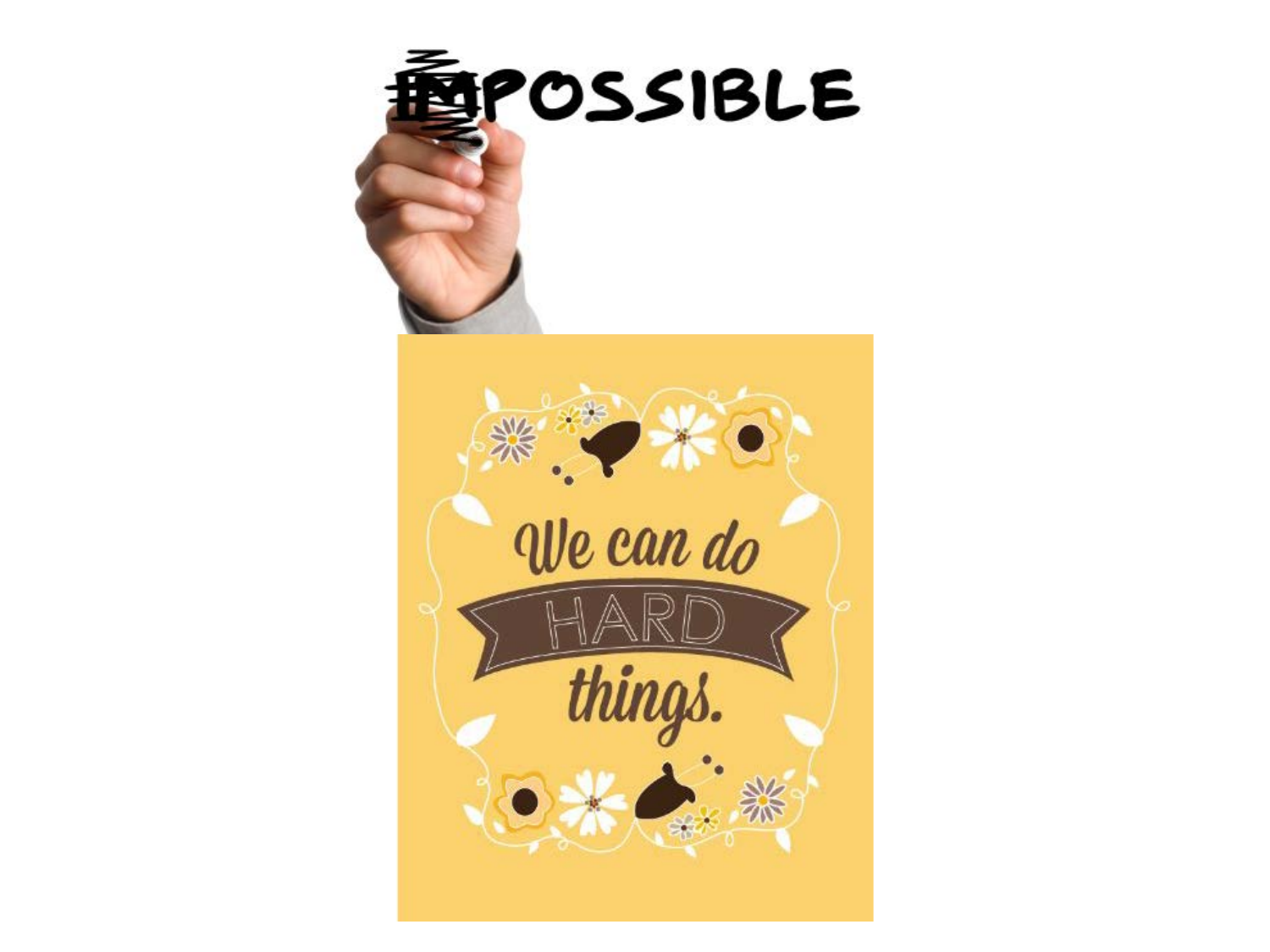## **Water Rights Impairment**

## **Water Resources Program Ann Wessel**

**360-715-5215**

**awes461@ECY.WA.GOV**

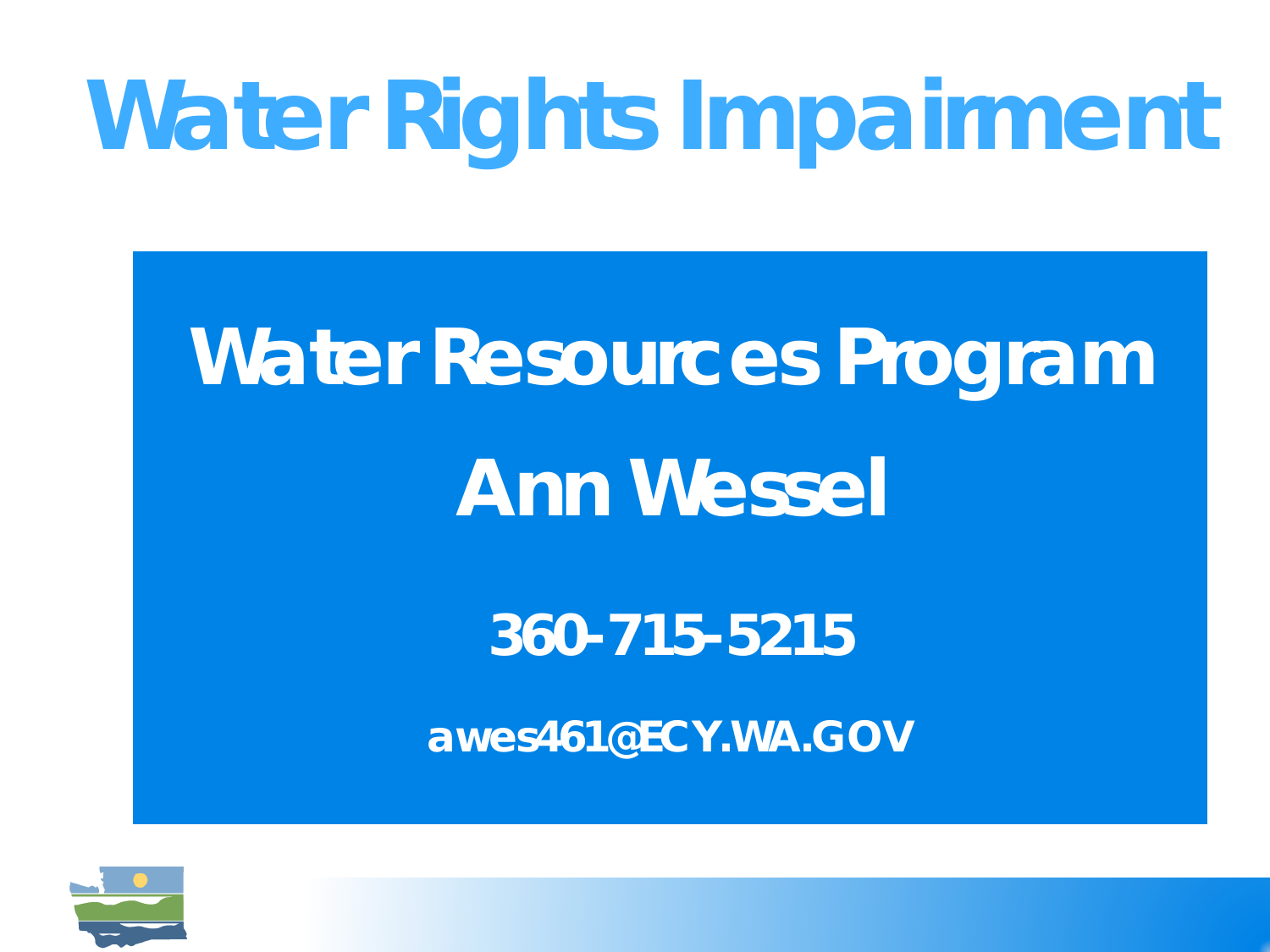# **Up Next: Technical Standards**

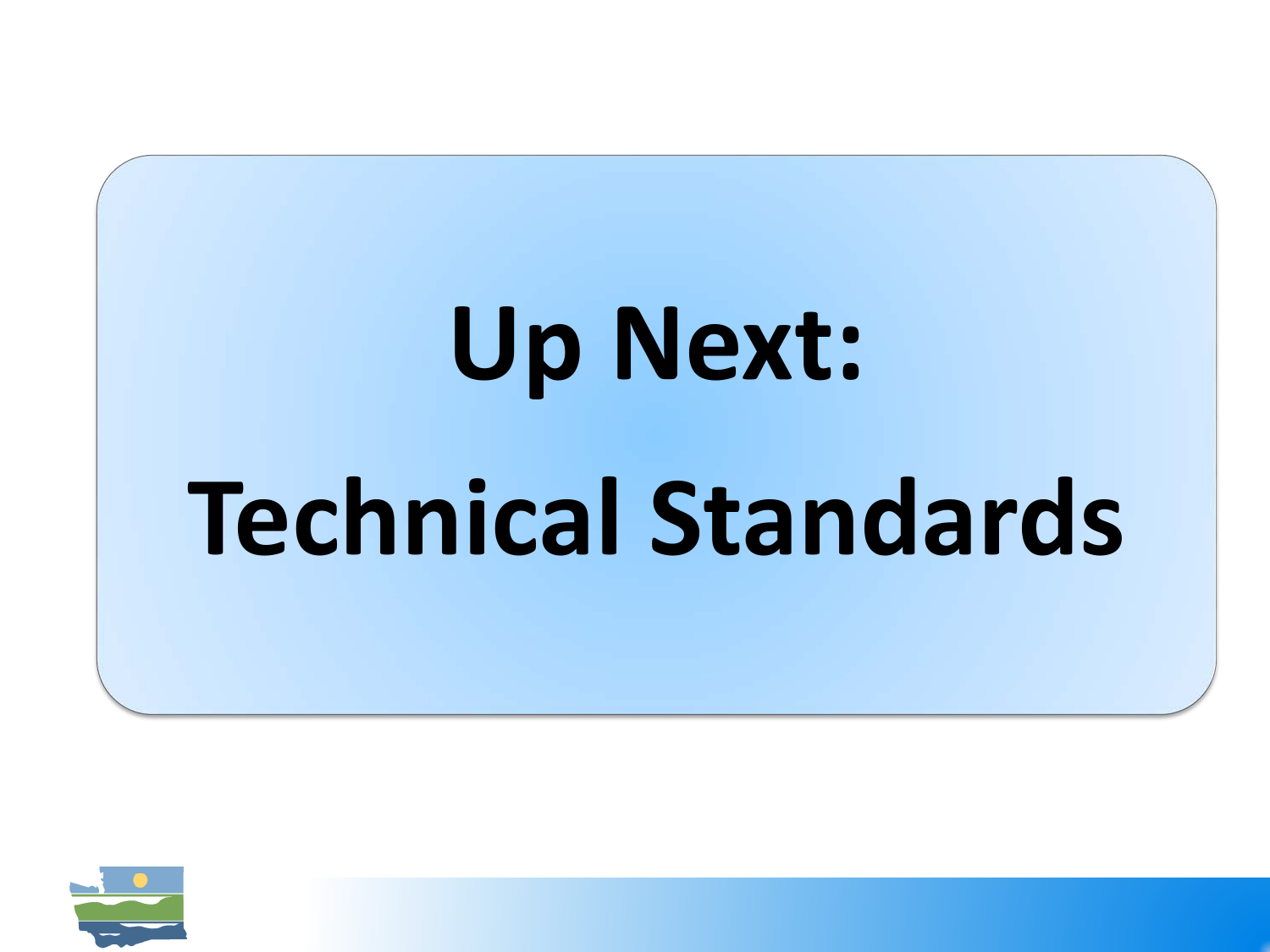





*Break*

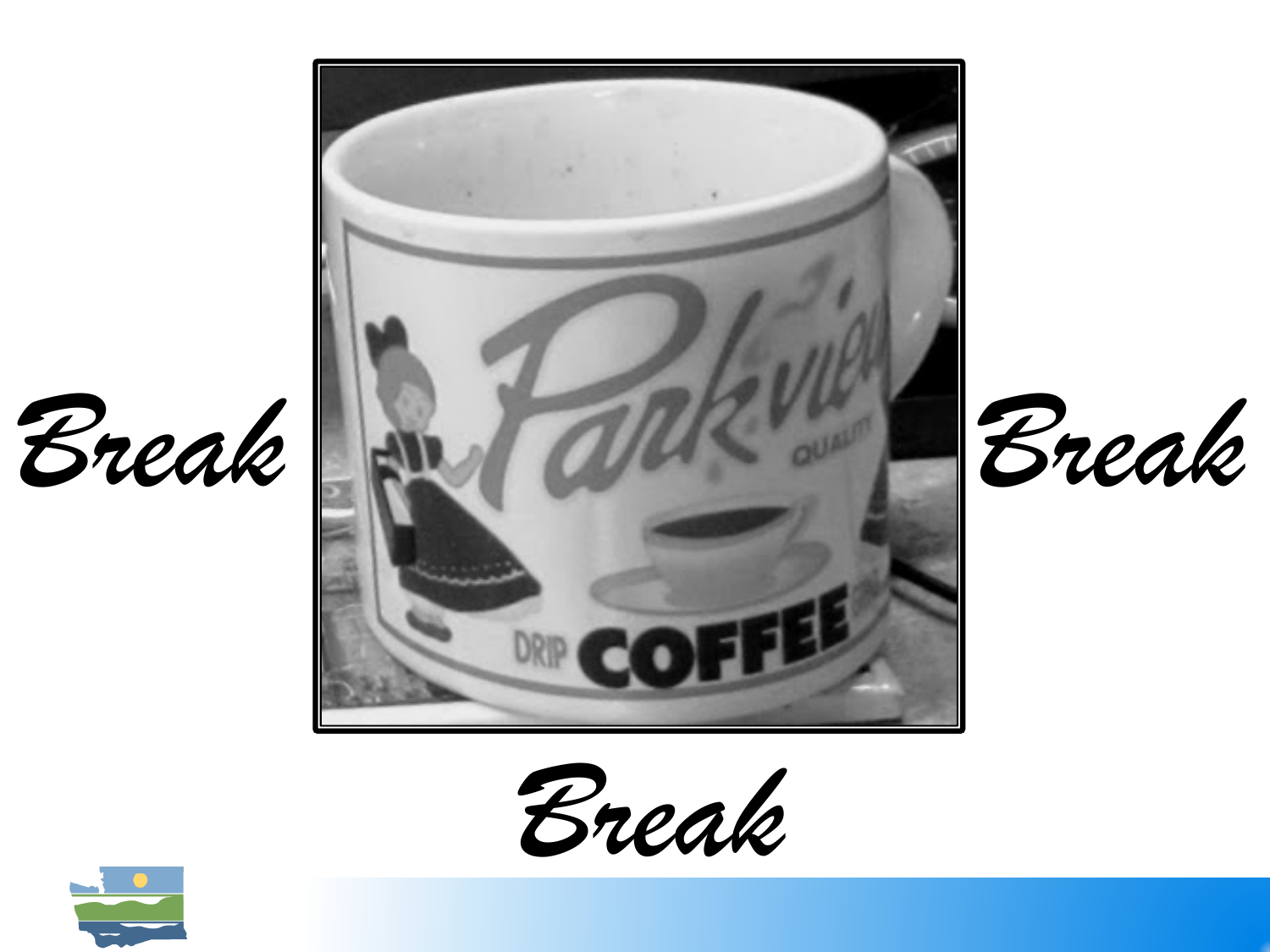**Class A and B Technology Performance Standards** 

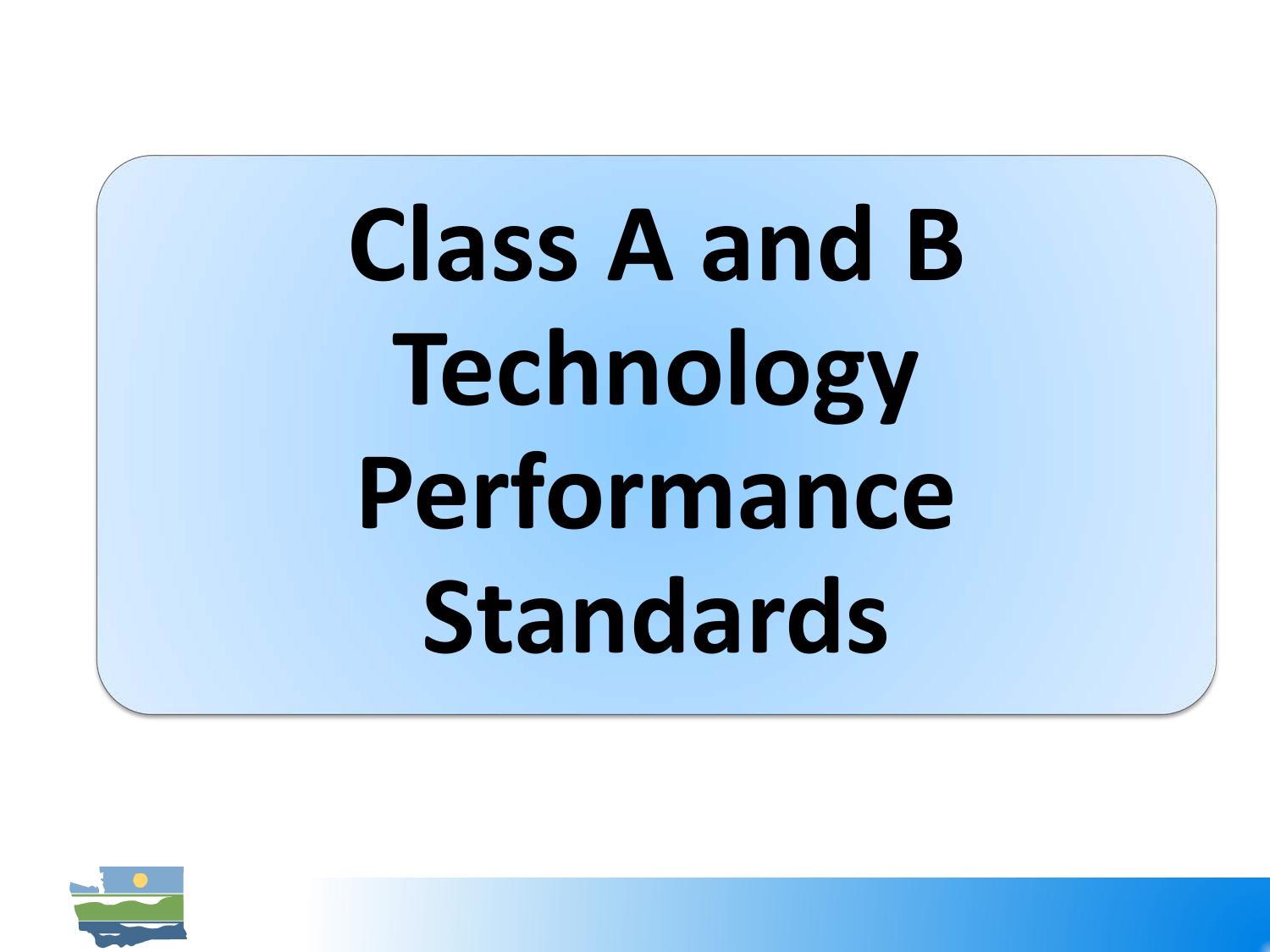## **Use-Based Standards**

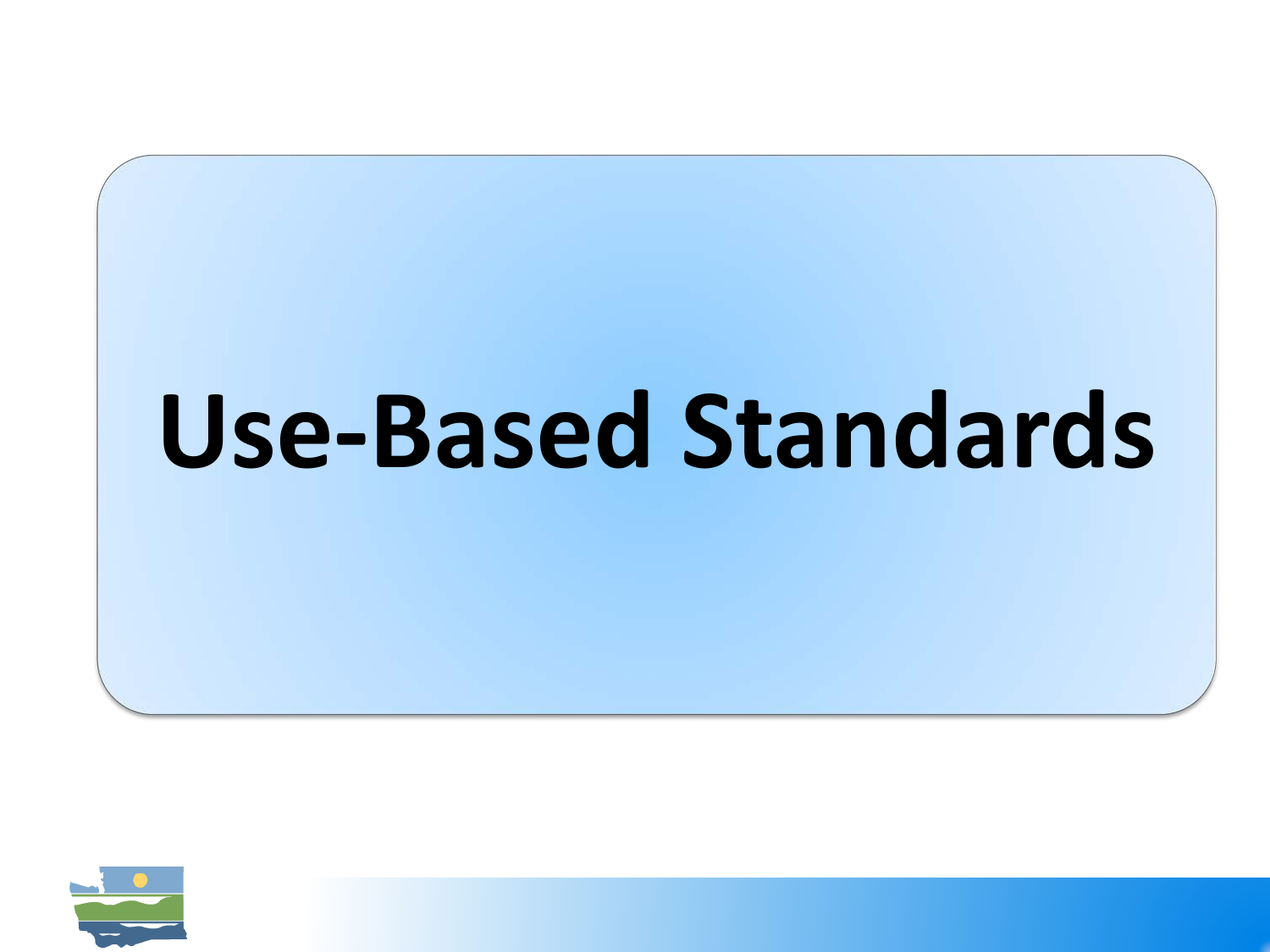### Next steps



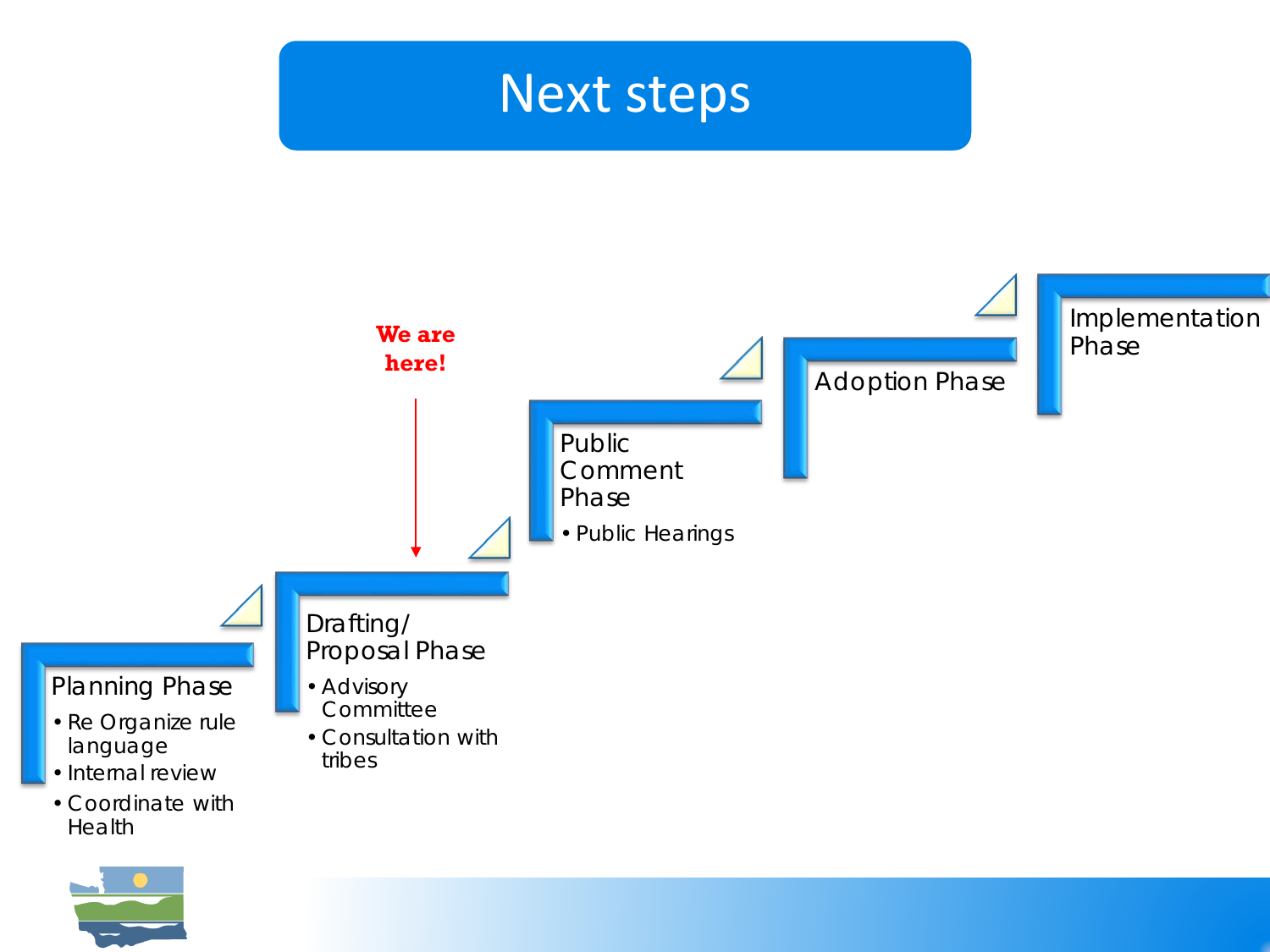### Tentative Timeline

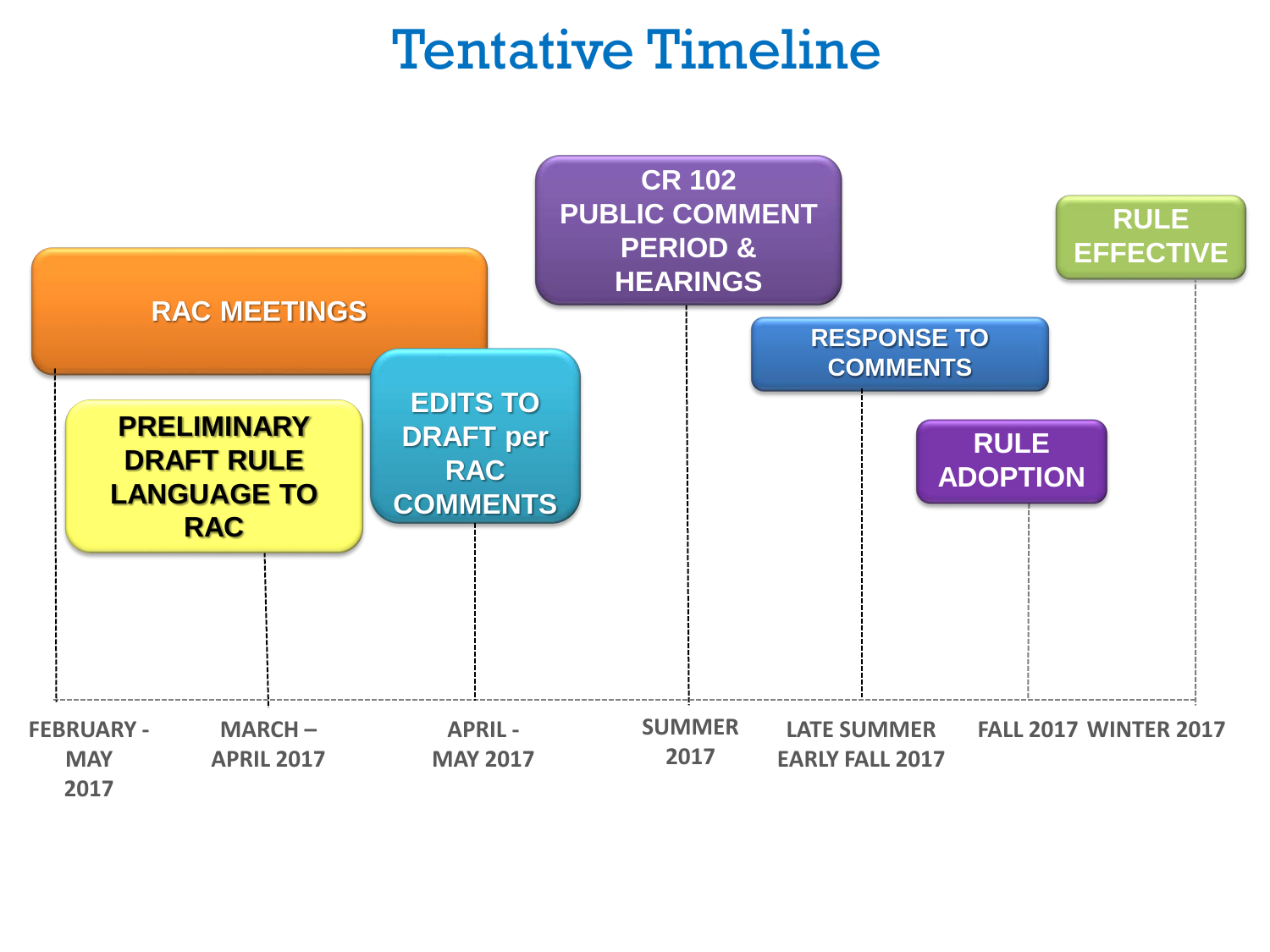